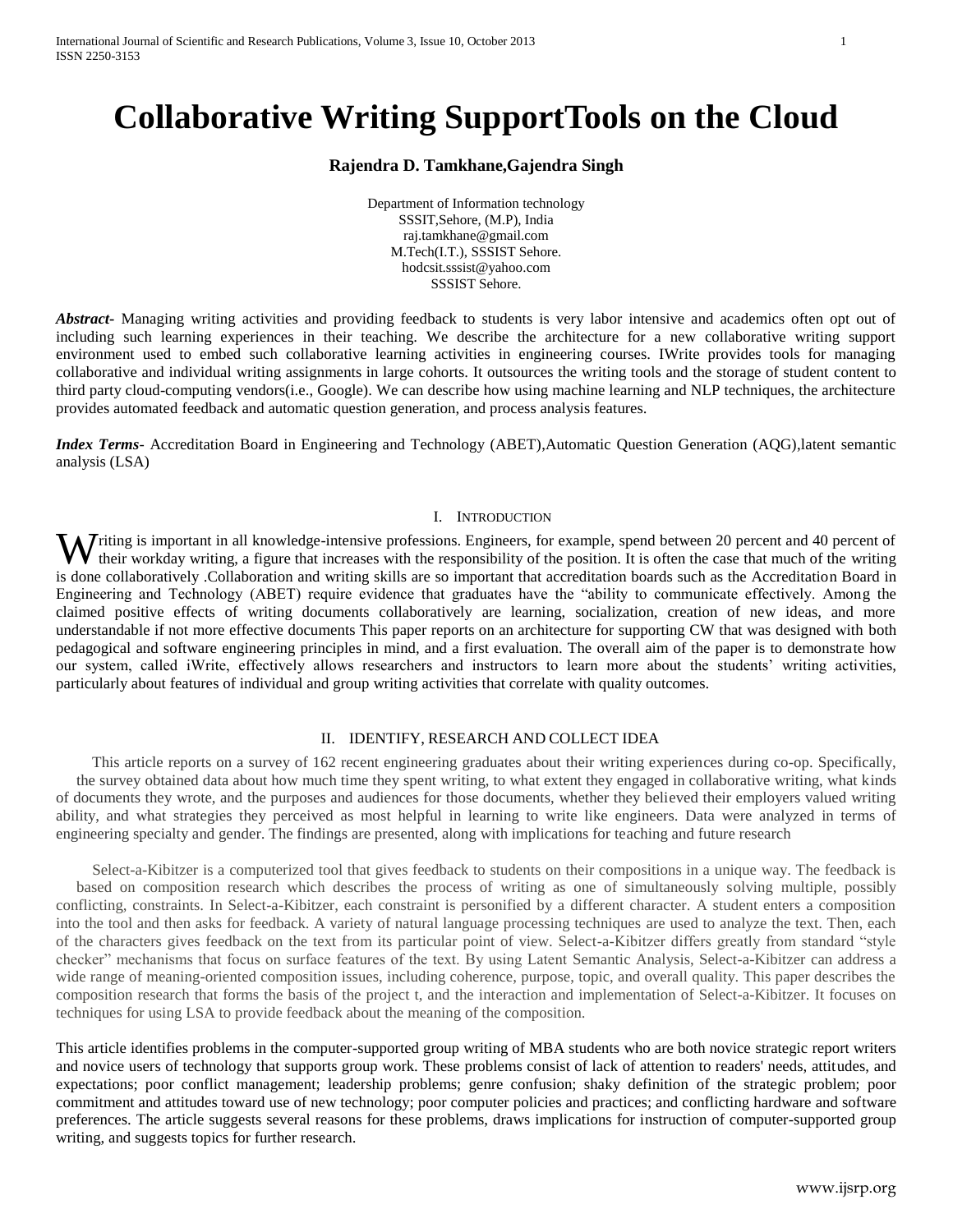In the COSAR-project a previous term computer - supported next term collaborative learning environment enables students to collaborate in writing an argumentative essay. The TC3 groupware environment (TC3: Text Composer, previous term Computer supported next term and Collaborative) offers access to relevant information sources, a private notepad, a chat facility including a chat history, and a shared word-processor. Planning tools for writing a shared argumentation diagram for content generation and a shared outline facility for content linearization were added to the basic TC3 environment. About 145 pairs of high school students completed essays on organ donation or cloning in the TC3 environment. We analyzed the logged discussion (chats) and activity protocols for task-related previous term processes next term present during discussion and collaboration. Previous term Processes next term looked into are planning, gathering information and composing the essay, as well as collaborative previous term processes next term such as coordinating, turn taking and time management. Our main research question is how task-related planning activities and collaborative previous term coordination next term with or without the help of planning tools relate to the quality of the resulting argumentative texts. Overall previous term coordination next term and planning of the writing activities on a meta-level and on a content level were found to be crucial for the quality of text.

#### III. RELATED STUDIES

Glosser: Automatic Feedback Tool Glosser is intended to facilitate the review of academic writing by providing feedback on the textual features of a document, such as coherence. The design of Glosser provides a framework for scaffolding feedback through the use of text mining techniques to identify relevant features for analysis in combination with a set of trigger questions to help prompt reflection. The framework provides an extensible plug-in architecture, which allows for new types of feedback tools to be easily developed and put into production. Glosser provides feedback on the current revision of a document as well as feedback on how the document has collaboratively progressed to its current state. Each time Glosser is accessed, any new revisions of a document are downloaded from Google Docs for analysis. The feedback provided by Glosser helps a student to review a document by highlighting the types of features aDocument uses to communicate, such as the keywords and topics it includes, and the flow of its content. The highlighted features are focused on improving a document by relating them to common problems in academic writing. Glosser is not intended to give a definitive answer on what is good or bad about a document. The feedback highlights what the writers of a document have done, but does not attempt to make any comparison to what it expects an ideal document should be. It is ultimately up to the user to decide whether the highlighted features have been appropriately used in the document. Glosser has also been designed to support collaborative writing. By analyzing the content and author of each document revision, it is possible to determine which author contributed which sentence or paragraph and how these contribute to the overall topics of the document. These collaborative features of Glosser can help a team understand how each member is participating in the writing process. The trigger questions at the Top of each page are provided to help the reader focus their evaluation on different features of the document. Below the questions is the supportive content called "gloss", to help the reader answer those questions. The "gloss" is the important feature that Glosser has

Summary Street is educational software based on latent semantic analysis (LSA), a computer method for representing the content of texts. The classroom trial described here demonstrates the power of LSA to support an educational goal by providing automatic feedback on the content of students' summaries. Summary Street provides this feedback in an easy-to-grasp, graphic display that helps students to improve their writing across multiple cycles of writing and revision on their own before receiving a teacher's final evaluation. The software thus has the potential to provide students with extensive writing practice without increasing the teacher's workload. In classroom trials 6th-grade students not only wrote better summaries when receiving content-based feedback from Summary Street, but also spent more than twice as long engaged in the writing task. Specifically, their summaries were characterized by a more balanced coverage of the content than summaries composed without this feedback. Greater improvement in content scores was observed with texts that were difficult to summarize. Classroom implementation of Summary Street is discussed, including suggestions for instructional activities beyond summary writing.

highlighted in the document for reflection. A rollover window on each sentence indicates who and when wrote it.

#### IV. CONCLUSION

The architecture for iWrite, a CSCL system for supporting academic writing skills has been described. The system provides features for managing assignments, group and peer-reviewing activities. It also provides the infrastructure for automatic mirroring feedback including different forms of document visualization, group activity, and automatic question generation. The paper has focused on the theoretical framework and literature that underpins our project. Although not a complete survey of the extensive literature in the area, it highlights aspects that later supported architectural decisions. A key design aspect was the use of cloud computing writing tools and their APIs to build tools that make it seamless for students to write collaboratively either synchronously or asynchronously. A second design guideline was that data mining tools should have access to the document at any point in time to be able to provide real time automatic feedback.